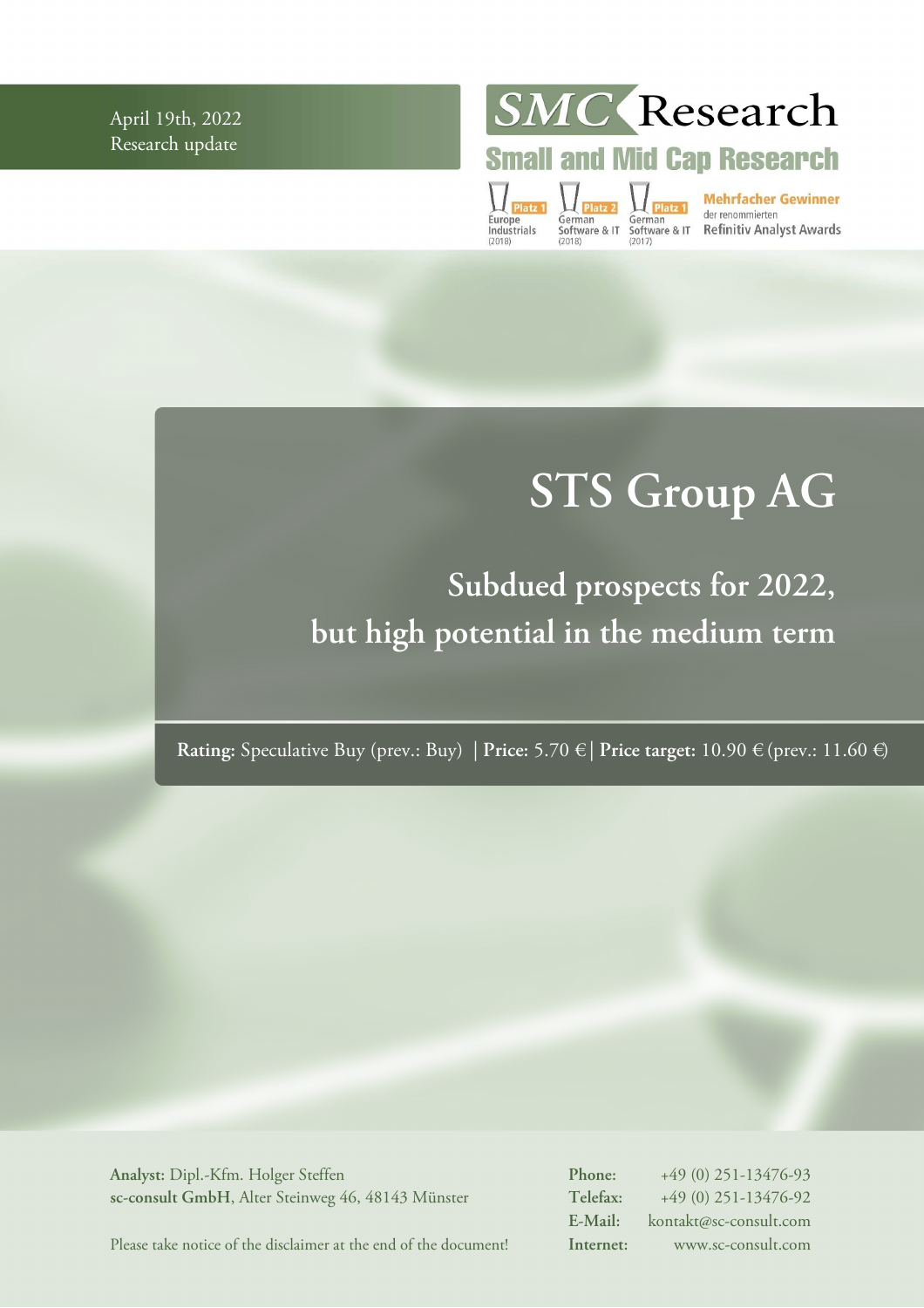### Recent business development



#### **Basic data**

| Based in:                           | Hagen               |
|-------------------------------------|---------------------|
| Sector:                             | Automotive supplier |
| Headcount:                          | 1,516               |
| Accounting:                         | <b>IFRS</b>         |
| ISIN:                               | DE000A1TNU68        |
| Ticker:                             | SF3:GR              |
| Price:                              | 5.70 Euro           |
| Market segment:                     | General Standard    |
| Number of shares:                   | $6.5 \text{ m}$     |
| Market Cap:                         | 37.1 m Euro         |
| <b>Enterprise Value:</b>            | 48.8 m Euro         |
| <b>Free Float:</b>                  | 23.3 %              |
| Price high/low $(12 M)$ :           | 9.20 / 5.32 Euro    |
| Øturnover (12 M Xetra): 63,900 Euro |                     |
|                                     |                     |

Last August, Adler Pelzer, the new major shareholder of STS Group, had made a delisting offer under the Securities Acquisition and Takeover Act at a price of €7.31 per share. Ultimately, however, this offer has only met with a limited response, so that Adler Pelzer's stake currently stands at 73.6 percent. There has been no delisting to date, so we are resuming coverage with the publication of the Annual Report for 2021.

In the last financial period, the company increased sales by 3.0 percent to EUR 242.0 m. Originally, growth of around 10 percent had been targeted, but this was not quite achieved, mainly due to weaker business in China in the second half of the year following the end of an exceptional boom. Nevertheless, EBITDA improved by 29.6 percent to EUR 19.1 m and net income from EUR -15.9 m to EUR 1.8 m, reflecting in particular the efficiency gains following the restructuring in 2020, whose effects included  $-$  among other things  $-$  the sale of a division. For 2022, management expects a slight decline in revenues and a similar decline in EBITDA, unless the market environment deteriorates further.

| FY ends: 31.12.    | 2019     | 2020                     | 2021  | 2022e                    | 2023e   | 2024e |
|--------------------|----------|--------------------------|-------|--------------------------|---------|-------|
| Sales (m Euro)     | 362.8    | $235.0*$                 | 242.0 | 229.1                    | 245.7   | 271.4 |
| EBIT (m Euro)      | $-6.5$   | $-1.4*$                  | 3.7   | $-3.9$                   | 1.6     | 5.5   |
| Net profit         | $-12.1$  | $-15.9$                  | 1.8   | $-5.2$                   | $-0.5$  | 2.4   |
| EpS                | $-2.03$  | $-2.60$                  | 0.28  | $-0.80$                  | $-0.08$ | 0.37  |
| Dividend per share | 0.00     | 0.00                     | 0.04  | 0.04                     | 0.04    | 0.04  |
| Sales growth       | $-9.6\%$ | $-35.2\%$                | 3.0%  | $-5.3\%$                 | 7.3%    | 10.5% |
| Profit growth      | -        |                          |       | ۰                        |         |       |
| <b>PSR</b>         | 0.10     | 0.16                     | 0.15  | 0.16                     | 0.15    | 0.14  |
| <b>PER</b>         |          |                          | 20.6  | $\overline{\phantom{a}}$ | -       | 15.6  |
| <b>PCR</b>         | 1.0      |                          | 1.0   | 2.7                      | 3.5     | 2.9   |
| EV / EBIT          | -        | $\overline{\phantom{a}}$ | 13.2  | $\overline{\phantom{a}}$ | 31.0    | 8.8   |
| Dividend yield     | $0.0\%$  | $0.0\%$                  | 0.6%  | $0.6\%$                  | 0.6%    | 0.6%  |

*\*without the sold Acoustics division*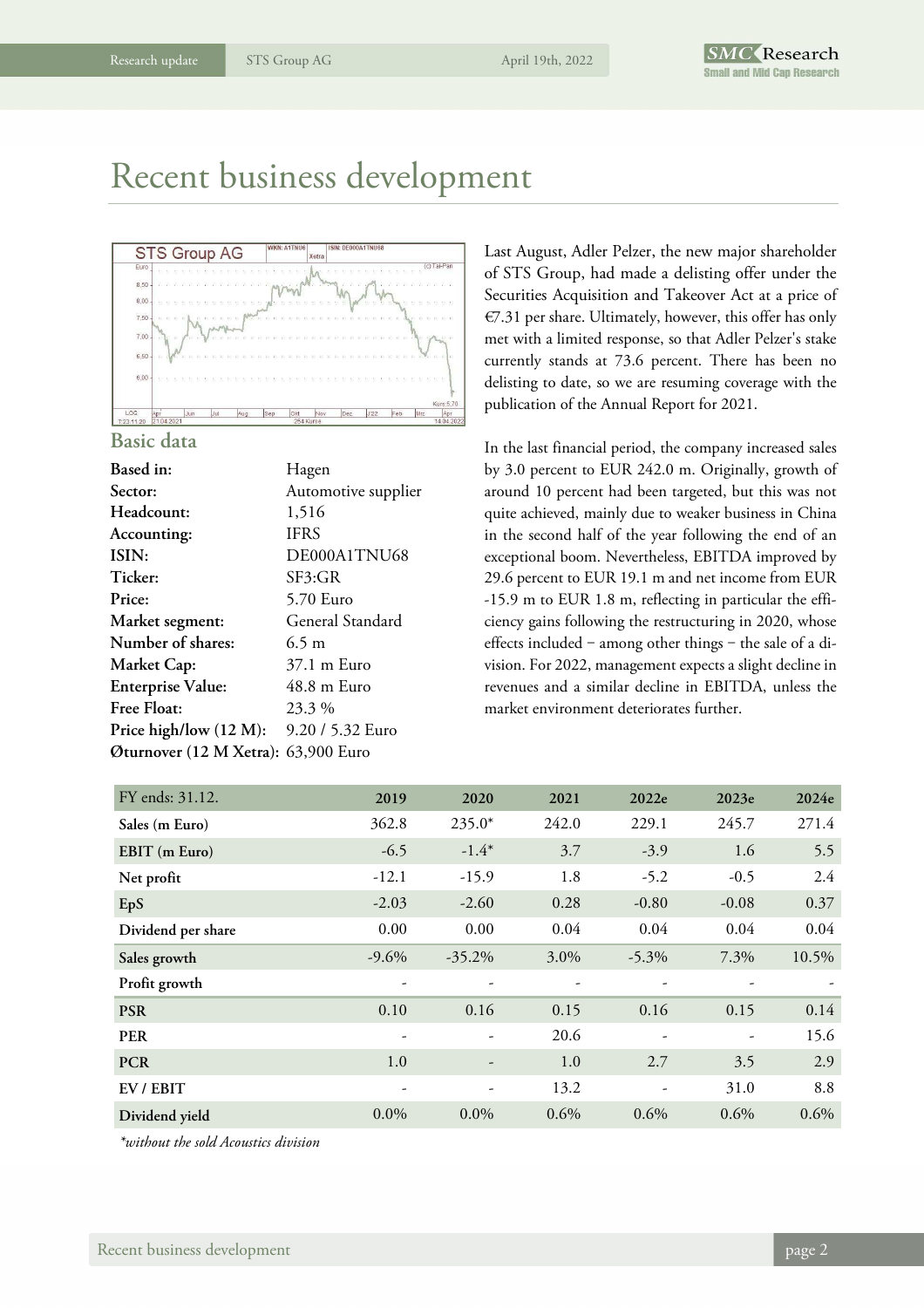#### **Expired boom in China**

In the important Chinese market, STS initially benefited from a special economic situation in the last financial year, which was based on various factors, including a government programme for fleet renewal and significantly stricter controls on the permissibility of transported volumes. The associated wave of investment in the commercial vehicle sector came to an end in the course of 2021, which was clearly reflected in STS's figures. After the company had generated sales of EUR 52.3 m in the first six months in China, which corresponded to a plus of about 44 percent compared to the previous year, the revenues in the second half of the year amounted to only EUR 19.5 m and thus 60.0 percent less than a year earlier. In particular, STS speaks of a weak final quarter.

| <b>Business figures</b> | 1. HY 21 | 2. HY 21 |
|-------------------------|----------|----------|
| Sales                   | 134.8    | 107.2    |
| - Plastics              | 71.7     | 80.0     |
| - China                 | 52.3     | 19.5     |
| - Materials             | 14.4     | 10.8     |
| - consolidation         | $-3.7$   | $-3.0$   |
| <b>EBITDA</b>           | 13.8     | 5.3      |
| - Plastics              | 0.3      | 4.2      |
| - China                 | 13.4     | 3.5      |
| - Materials             | $-0.1$   | $-1.3$   |
| - consolidation         | 0.1      | $-1.1$   |

*In m Euro and percent; source: Company* 

#### **Plastics with continued recovery**

Fortunately, the trend in the largest segment, Plastics, was opposite: here, the recovery continued in the second half of 2021 despite a general economic slowdown and material shortages that also affected the commercial vehicle industry. After an increase of 34 percent to EUR 71.7 m in the first six months, the division's sales continued to grow in the second half of the year and, at EUR 80.0 m, surpassed the already strong figure of the previous year by 4.6 percent. In contrast, the smallest division "Materials", which had also grown significantly in the first half of 2021 (+25.2 percent to EUR 14.4 m), had to accept a 29 percent

decline in revenues (compared to previous year) to EUR 10.8 m between July and December. According to the company, divisional development was hampered by purchasing restraint and consolidation tendencies in the industry.

#### **Slight increase at group level**

Cumulated over the entire year, revenues in the Materials division were EUR 25.2 m, 5.6 percent below the previous year's figure. Business in China also declined overall (-15.5 percent to EUR 71.8 m). However, the losses were more than compensated for by the significant growth in the Plastics segment, which expanded by 16.7 percent to EUR 151.7 m, so that group sales in the 2021 financial year increased moderately by 3 percent to EUR 242 m.

#### **Diverging earnings trends**

The STS business in China generates generally very high margins, and the exceptional boom was once again accompanied by a significant improvement in earnings – in the first six months of 2021, the division's EBITDA amounted to EUR 13.4 m, equivalent to an EBITDA margin of 25.6 percent. With the decline in revenues in the second half of the year, EBITDA also fell sharply, to EUR 3.5 m, which still results in a comfortable margin of 17.9 percent. Fortunately, in parallel to this development, STS succeeded in significantly improving profitability in the Plastics segment. After only a minimal EBITDA surplus in the first half of the year (EUR 0.3 m), segment profit before interest, taxes, depreciation and amortisation of EUR 4.2 m was achieved in the period from July to December. On the other hand, activities in the Materials division did not generate an operating profit, with the slight EBITDA loss (EUR -0.1 m) for the first six months extending to EUR -1.3 m in the second half of the year.

#### **EBITDA strongly improved**

The EBITDA net loss of EUR -1.4 m in the Materials division was thus the largest negative factor for STS's operating result in 2021. However, since earnings before interest, taxes, depreciation and amortisation in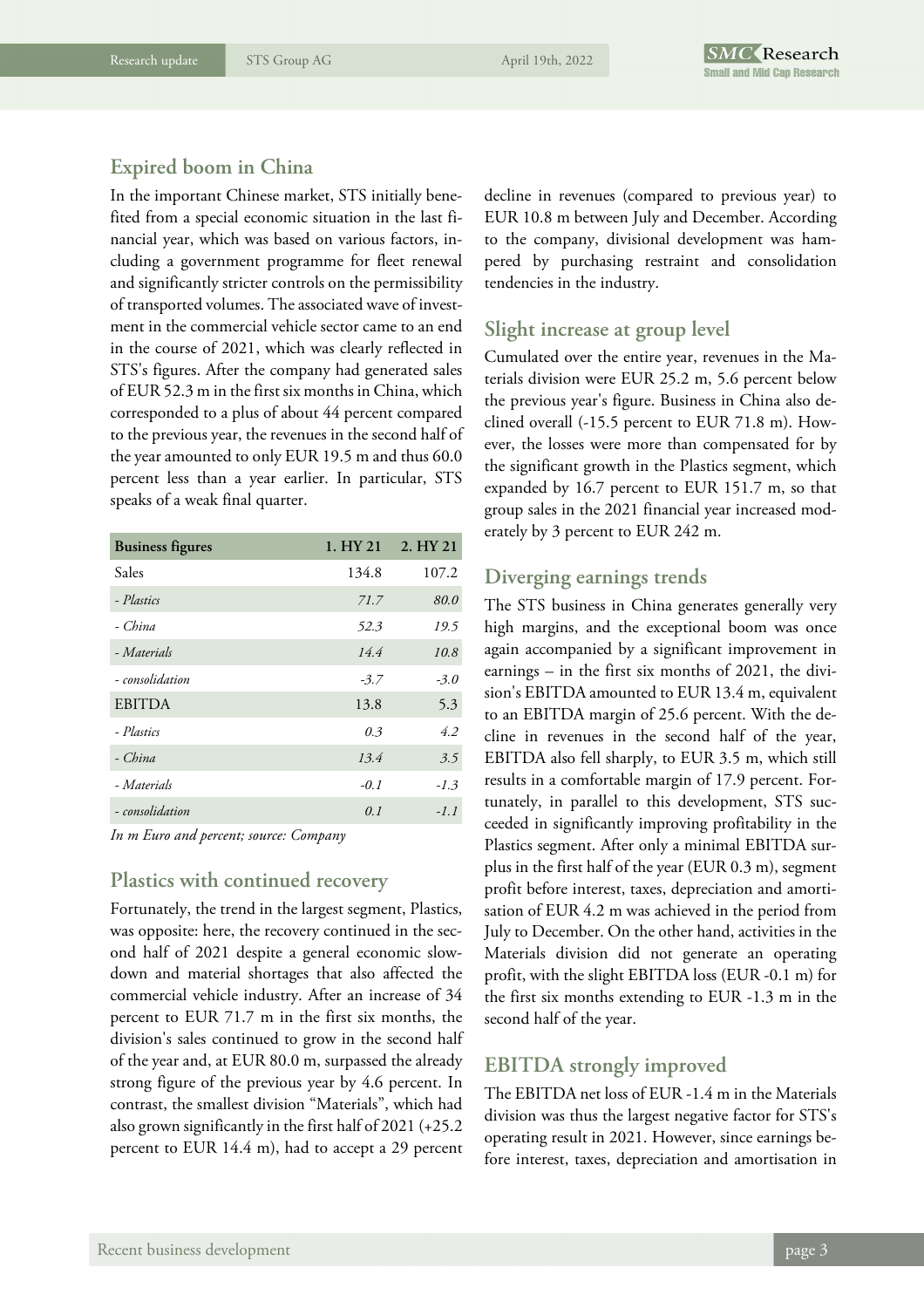China declined only slightly overall, from EUR 17.4 m to EUR 16.9 m, the Plastics segment increased significantly (from EUR 1.6 m to EUR 4.5 m) and the impact from group structure costs declined sharply after the restructuring (from EUR -5.6 to -1.0 m), group EBITDA was significantly improved, from EUR 14.7 m to EUR 19.1 m. Excluding the one-off charges (which amounted to EUR 3.0 m in 2020 and EUR 0.8 m in 2021), adjusted EBITDA still improved by 12.4 percent to EUR 19.9 m, equivalent to an improvement in the margin from 7.5 to 8.2 percent.

| <b>Business figures</b>  | 2020    | 2021   | Change     |
|--------------------------|---------|--------|------------|
| Sales (cont. activities) | 235.0   | 242.0  | $+3.0\%$   |
| - Plastics               | 129.9   | 151.7  | $+16.7%$   |
| - China                  | 85.0    | 71.8   | $-15.5%$   |
| - Materials              | 26.7    | 25.2   | $-5.6\%$   |
| - consolidation          | -6.6    | $-6.7$ |            |
| <b>EBITDA</b>            | 14.7    | 19.1   | $+29.6%$   |
| - Plastics               | 1.6     | 4.5    | $+190.6\%$ |
| - China                  | 17.4    | 16.9   | $-2.8%$    |
| - Materials              | 1.4     | $-1.4$ |            |
| - consolidation          | $-5.6$  | $-1.0$ |            |
| <b>EBIT</b>              | $-1.4$  | 3.6    |            |
| Net profit               | $-15.9$ | 1.8    |            |

*In m Euro and percent; source: Company* 

#### **Efficiency improvements help**

The margin improvement conceals very different trends in cost development. For example, the company has felt the effects of the significant increase in raw material prices, which led to a disproportionately high increase in the cost of materials by 12.2 percent to EUR 144.7 m. The cost of materials ratio in relation to total output (excluding other operating income) thus rose from 55.3 percent in the previous year to 58.5 percent. However, this was more than compensated for by efficiency improvements as a result of the restructuring carried out in 2020. The progress made was reflected in a slight decline in personnel expenses of 0.6 percent to EUR 61.4 m (ratio: 24.8 percent after 26.5 percent in the previous year) and in a

significant reduction in other operating expenses by 12.3 percent to EUR 27.9 m (ratio: 11.3 percent, previous year: 13.6 percent).

#### **Net result turns positive**

With a slight decline in depreciation and amortisation (EUR 15.5 m vs. EUR 16.1 m in the previous year), EBIT improved significantly from EUR -1.4 m to EUR 3.6 m. With a financial result of around EUR -2.5 m and tax income of EUR 0.6 m, this resulted in a net consolidated result of EUR 1.8 m. By contrast, a consolidated net loss of EUR -15.9 m had been recorded in the previous year due to the operating losses and the burdens from the restructuring and the sale of the Acoustics division.

#### **Dividend payment proposed**

Earnings in the individual financial statements of the AG also improved considerably, from EUR -8.7 m in the previous year to EUR +1.4 m. The boards have therefore proposed a dividend of 4 cents per share, which corresponds to the minimum dividend required by the German Stock Corporation Act as a result of the control exercised by the majority shareholder Adler Pelzer.

#### **High free cash flow**

From a liquidity point of view, the distribution is easily manageable, as the year 2021 has been very satisfactory in terms of cash flow. At group level, the cash surplus from operating activities improved massively from EUR -1.6 m in the previous year to EUR 36.1 m. In addition to earnings growth, this was mainly due to the positive effects of a significant reduction in receivables (+EUR 15.5 m vs. EUR -13.8 m in the previous year) and the netted change in other debts and liabilities (+EUR 16.0 m vs. EUR -7.7 m in the previous year). After deducting the outflows from investment activities (EUR -16.8 m vs. EUR -23.7 m in the previous year), this resulted in a free cash flow of EUR 19.3 m (previous year: EUR -25.3 m). It was partly used for the repayment of loans and leasing liabilities and the payment of interest (financing cash flow: EUR -10.3 m) and also led to an increase in group liquidity from EUR 20.0 m to EUR 28.3 m.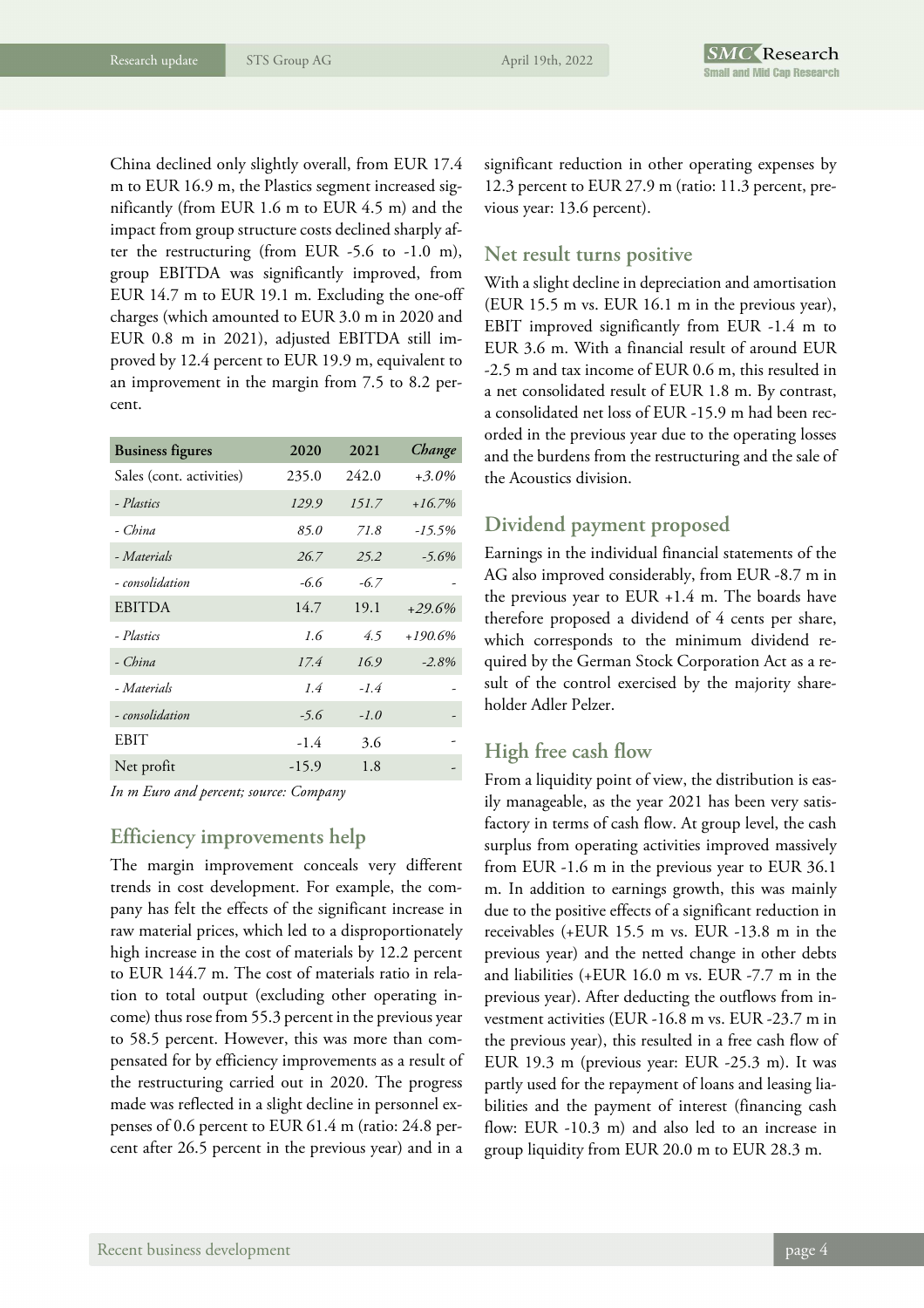#### **Ratios significantly improved**

There were also increases on the assets side of the balance sheet for property, plant and equipment (from EUR 61.2 m to EUR 67.1 m) and inventories (from EUR 23.7 m to EUR 30.0 m), so that total assets rose from EUR 185.7 m to EUR 199.4 m within the year despite the reduction in receivables. However, the sum of liabilities and provisions increased only at a disproportionately low rate (by 4.8 percent to EUR 141.1 m), which is why the increase in equity from EUR 51.1 m to EUR 58.3 m resulted in an improvement in the equity ratio from 27.5 to 29.2 percent. At the same time, net financial debt was reduced from EUR 22.9 m to EUR 12.2 m.

#### **Uncertain situation**

After this significant progress, there could be a slight decline in sales in the current year. In the outlook, management emphasizes the existing uncertainties, which result in particular from the Ukraine war and its effects especially on the commodity prices and supply chains, as well as from the problems in China with higher Covid-19 infection numbers (and drastic countermeasures – currently in Shanghai). Should these developments lead to a further deterioration in the sector environment, this could also result in a more significant loss of sales. In terms of earnings, management expects the revenue development to have "the same impact on adjusted EBITDA". We interpret this to mean that the revenue delta will be similarly reflected in the EBITDA delta. As things stand at present, no significant extraordinary expenses are planned, so adjusted earnings before interest, taxes, depreciation and amortisation will be roughly in line with the reported figure.

#### **Respectable performance**

We consider the development that STS has taken in the past year to be thoroughly gratifying. It is true that in our last publication (20 April 2021), before the suspension of coverage for 2021, we had expected higher revenues, namely just nearby EUR 260 m. However, given the significant deterioration in the sector environment over the course of the year and the surprisingly strong contraction in China at the end of the year, we consider the growth achieved to be respectable. The company has even succeeded in exceeding our EBITDA forecast, which amounted to EUR 18.7 m, due to significant efficiency improvements.

#### **Estimates for 2022...**

In an uncertain environment, one focus of management activities is now likely to be on further optimising cost structures and making them more flexible in order to contain the loss of earnings and cash flow in the event of a declining business volume. In view of the subdued industry outlook, we assume that sales will decline by 5.3 percent to around EUR 229 m in 2022. For the China business, we expect a weak start to the year and a gradual recovery as the year progresses, but overall revenues there are likely to be significantly below the previous year's figure due to the strong first half of 2021. For the Plastics and Materials divisions, we expect moderate losses. According to our calculation, the lower revenues lead to a decline in EBITDA to EUR 11.9 m and EBIT to EUR -3.9 m, despite further efficiency improvements. On balance, we expect a consolidated net loss of EUR -5.2 m.

#### **...and the following years**

After the decline in the current year, we expect growth rates in the mid-single digits for the China business (CAGR 2022 to 2029: 5.5 percent) and in the low single digits for the Plastics and Materials divisions (CAGR: 3.2 / 2.9 percent) in the following periods. Positive impulses are expected from a growing business with components and systems for electric and hybrid vehicles. In addition, the company is likely to benefit from its integration into the Adler Pelzer Group, who, along with the announcement of the majority acquisition, had also held out the prospect of selling its own hard-trim business to STS. Above all, the further expansion of the market position in China is likely to be a central strategic goal for the entire  $group - and also the successful development of the US$ market for STS components. In 2019, the company had already acquired a major order for the USA for the supply of a complete truck roof system made of fibre-reinforced plastic (SMC). After Covid-19-related delays, the construction of a new plant in the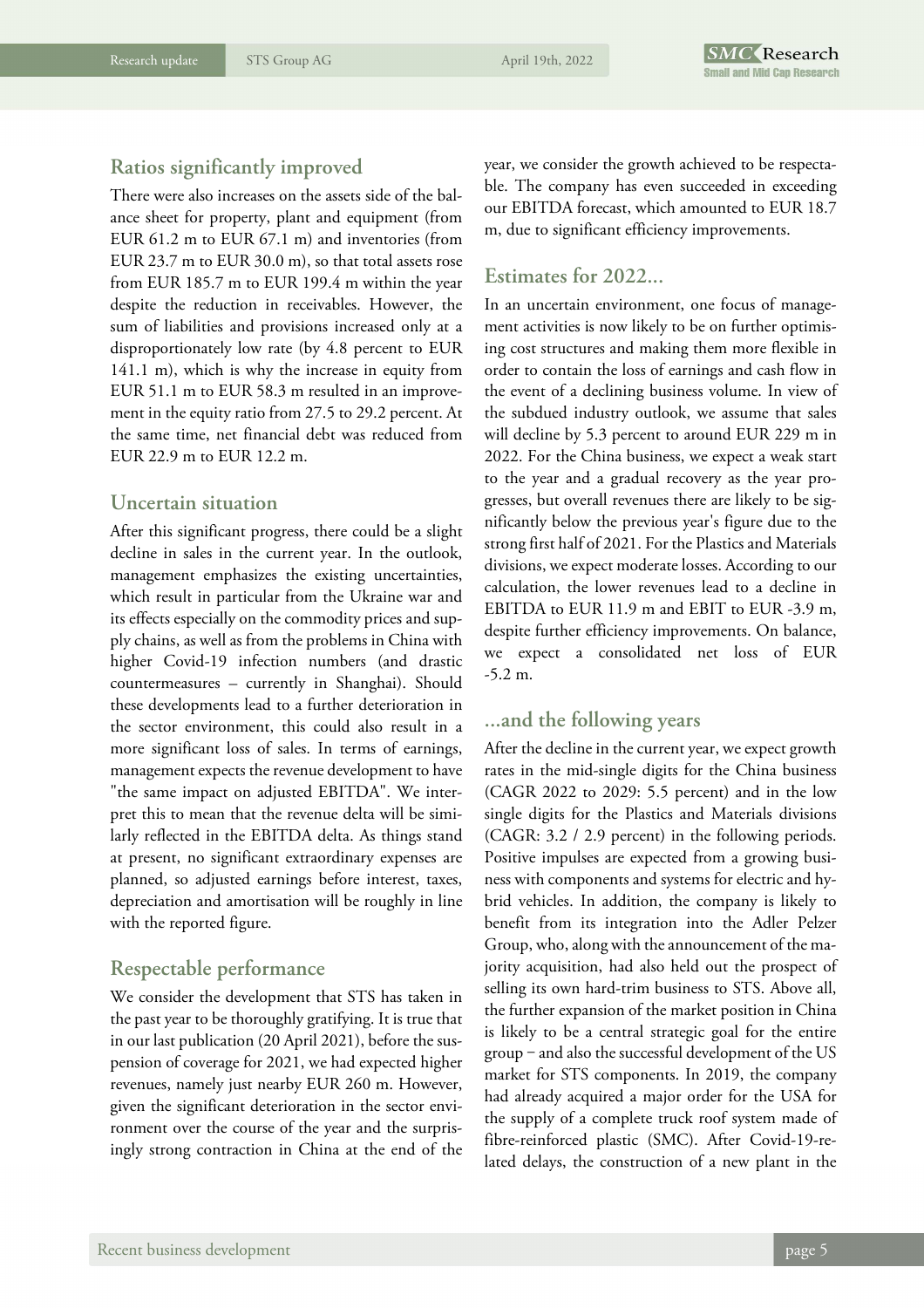| m Euro                         | 12 2022  | 12 2023 | 12 2024 | 12 2025 | 12 20 26 | 12 2027 | 12 2028 | 12 20 29 |
|--------------------------------|----------|---------|---------|---------|----------|---------|---------|----------|
| Sales                          | 229.1    | 245.7   | 271.4   | 286.4   | 301.0    | 315.5   | 327.4   | 338.2    |
| Sales growth                   |          | 7.3%    | 10.5%   | 5.5%    | 5.1%     | 4.8%    | 3.8%    | 3.3%     |
| EBIT margin                    | $-1.7\%$ | $0.6\%$ | 2.0%    | 2.8%    | 3.5%     | 4.1%    | 4.4%    | 4.6%     |
| <b>EBIT</b>                    | $-3.9$   | 1.6     | 5.5     | 8.0     | 10.6     | 12.9    | 14.4    | 15.7     |
| Tax rate                       | $0.0\%$  | 30.0%   | 20.0%   | 29.0%   | 29.0%    | 29.0%   | 29.0%   | 29.0%    |
| Adjusted tax payments          | 0.0      | 0.5     | 1.1     | 2.3     | 3.1      | 3.7     | 4.2     | 4.5      |
| <b>NOPAT</b>                   | $-3.9$   | 1.1     | 4.4     | 5.7     | 7.5      | 9.1     | 10.2    | 11.1     |
| + Depreciation & Amortisation  | 15.8     | 15.4    | 15.6    | 15.8    | 15.3     | 14.6    | 14.1    | 13.8     |
| + Increase long-term accruals  | 0.4      | 0.4     | 0.4     | 0.4     | 0.4      | 0.4     | 0.4     | 0.4      |
| + Others                       | 0.0      | 0.0     | 0.0     | 0.0     | 0.0      | 0.0     | 0.0     | 0.0      |
| Gross operating cash flows     | 12.4     | 16.9    | 20.5    | 21.9    | 23.3     | 24.2    | 24.8    | 25.3     |
| - Increase Net Working Capital | 0.0      | $-7.4$  | $-8.1$  | $-5.7$  | $-4.8$   | $-4.4$  | $-3.9$  | $-4.1$   |
| - Investments in fixed assets  | $-13.6$  | $-16.8$ | $-12.8$ | $-11.9$ | $-11.7$  | $-12.1$ | $-12.5$ | $-12.8$  |
| Free cash flow                 | $-1.3$   | $-7.3$  | $-0.4$  | 4.3     | 6.7      | 7.6     | 8.4     | 8.5      |

*SMC estimation model* 

USA for its production will start this year, and next year manufacturing can begin as planned. We subsequently expect US revenues to increase to the equivalent of just under EUR 40 m by 2029. At the end of the detailed forecast period, after updating the model, we now see group sales totalling EUR 338 m and the EBIT margin at 4.6 percent. The table at the top of this page shows the development of the key cash flow indicators in the detailed forecast period up to 2029. Further details on the balance sheet, income statement and cash flow statement can be found in the Annex.

#### **Framework data updated**

We have also updated the framework data of the model. We now discount the estimated cash flows with a WACC rate of 6.4 percent (previously: 7.1 percent). The cost of equity estimated according to CAPM remained unchanged at 9.7 percent (with safe interest rate 1.0 percent, market risk premium 5.8 percent, beta 1.5). However, with the integration into the Adler Pelzer Group and the reduced net financial debt, we have lowered the assumed interest rate on borrowed capital from 7.5 percent to 6.0 percent. We continue to see the target capital structure at 40 percent equity and 60 percent debt, and the tax rate for the tax shield remains unchanged at 29 percent. The

basic parameters for determining the terminal value have also remained the same: we continue to apply a safety margin of 25 percent to the EBIT at the end of the detailed forecast period and have subsequently assumed perpetual cash flow growth of 1 percent p.a. on the basis of this operating surplus.

#### **Price target: EUR 10.90**

The update of the model results in a new fair value of EUR 70.8 m or EUR 10.89 per share, from which we derive a new price target of EUR 10.90. Compared to our assessment in April 2021 before the suspension of coverage (EUR 11.60), the price target has thus been slightly reduced. The reduced net financial debt, the effect from the rollover of the model to the new base year 2022 and the reduced discount rate all had a positive impact. This is offset by a somewhat larger dampening effect of the reduced sales and EBIT estimates, as we have taken the lower growth in 2021 (compared to our old assumptions) and the assumed decline in 2022 as an opportunity to model the development somewhat more cautiously over the entire detailed forecast period. Nevertheless, given the company's promising medium-term prospects, we continue to see significant upside potential for the stock. On a scale of 1 (low) to 6 (high), we currently rate the fore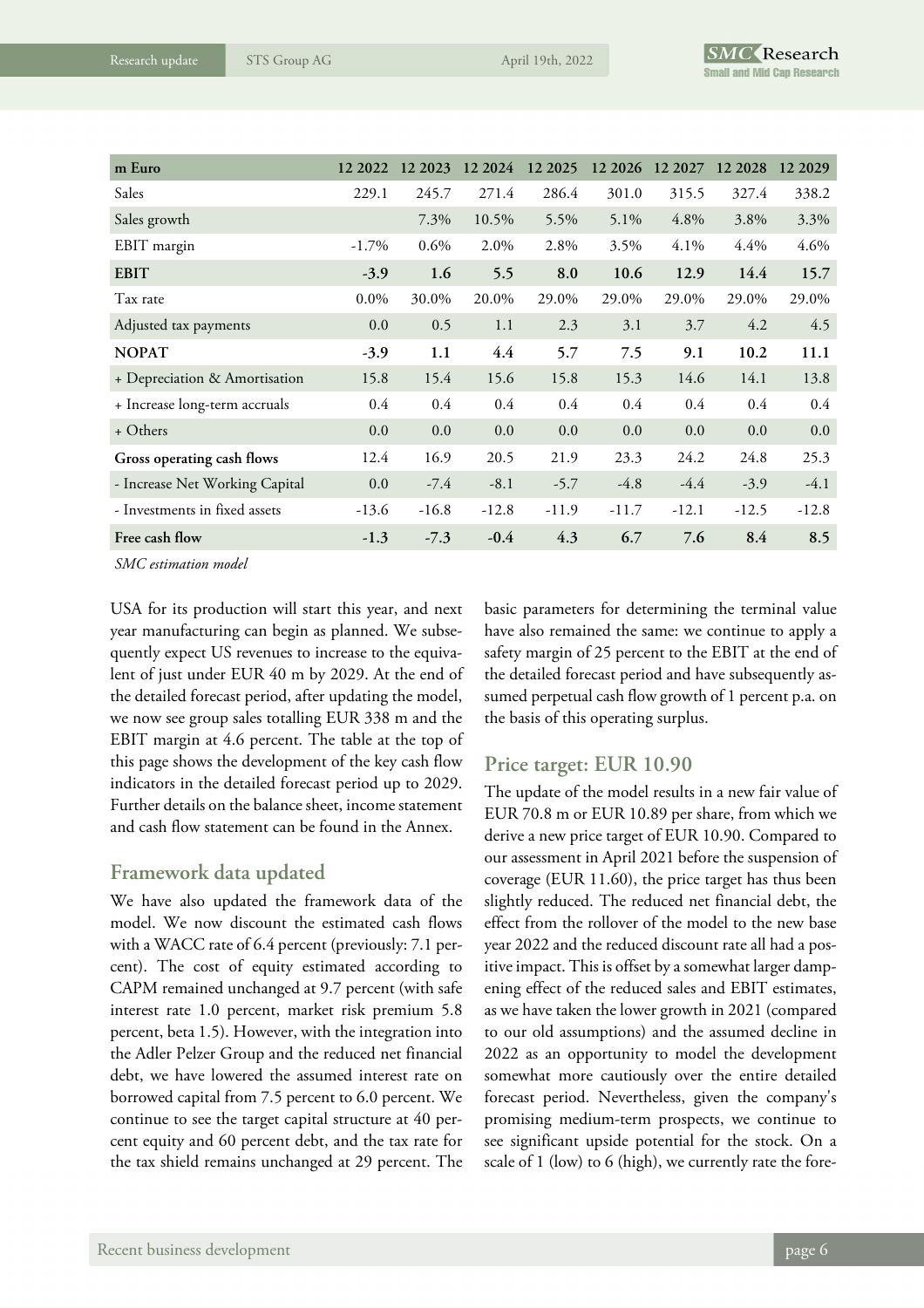cast risk at 5 points and thus above average, since the development of the important US business is still under way and, in addition, the terminal value has a comparatively high share in the company value. A sensitivity analysis for the price target determination can be found in the Annex.

### Conclusion

STS's business figures for 2021 show clear progress. The company was able to convert a 3-percent increase in sales to EUR 242 m into an improvement in EBITDA of 29.6 percent to EUR 19.1 m and achieve net income of EUR 1.8 m (previous year: EUR -15.9 m). Thanks to a free cash flow of EUR 19.3 m, net financial debt was also reduced from EUR 22.9 m to EUR 12.2 m.

The outlook for the current year, on the other hand, is somewhat subdued. Provided that the environment does not deteriorate any further, management expects slightly lower sales and an EBITDA decline to the same extent.

This continues to be contrasted by a very positive medium-term outlook. In particular, in cooperation with the new major shareholder Adler Pelzer, STS is likely to further expand the market position in China and to open up the US market.

Overall, we see good expansion opportunities and with the resumption of coverage we establish a price target of EUR 10.90, which offers considerable upside potential. As we also see a fairly high forecast risk, our rating is "Speculative Buy". Another risk factor for investors is the possibility that Adler Pelzer will delist the STS share after all.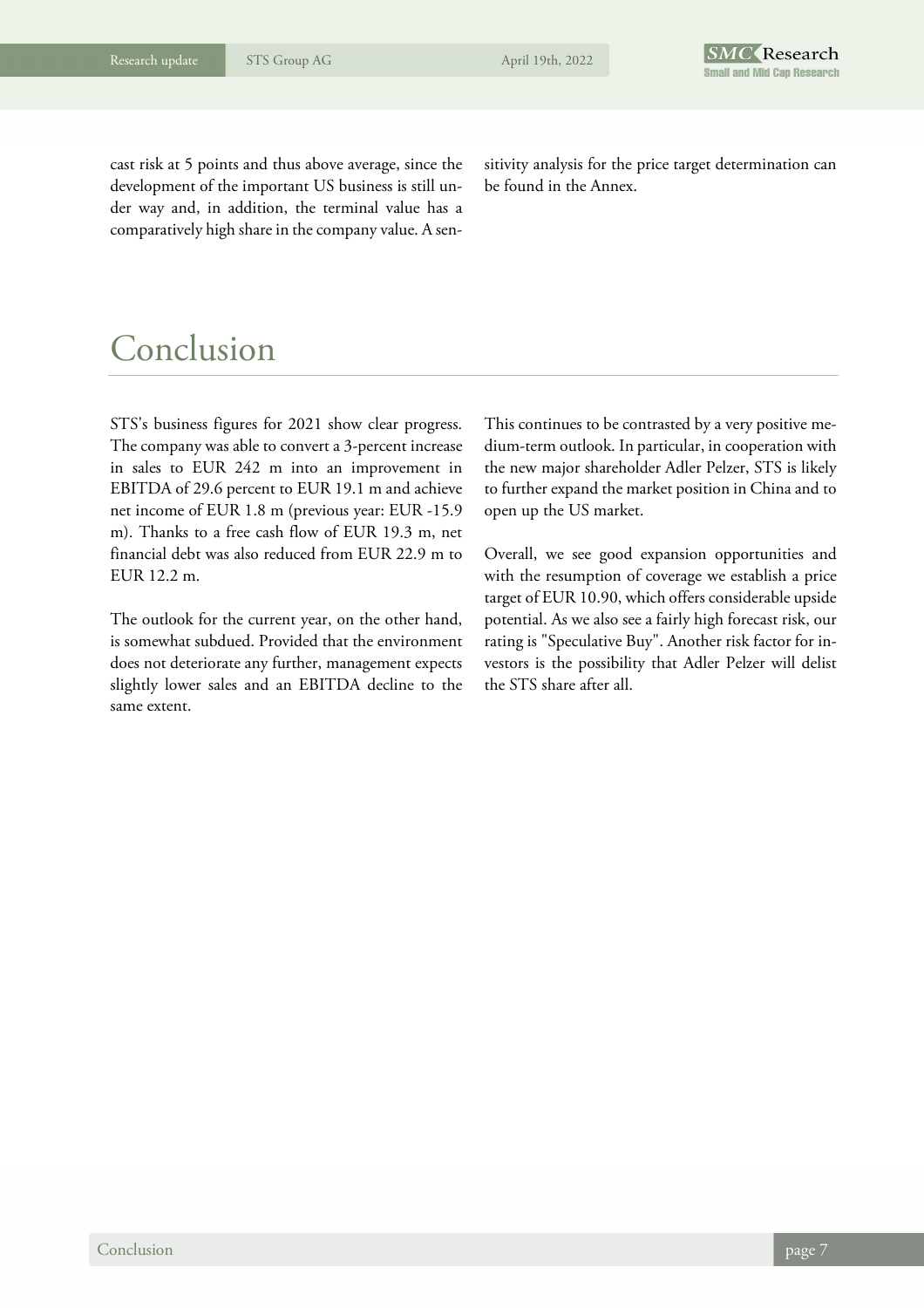### Annex I: SWOT analysis

#### **Strengths**

- STS has established itself as a global tier-one truck supplier for plastic parts.
- The company has expertise and flexibility in the application of a wide range of manufacturing techniques (SMC, thermocompression and injection molding), materials and batch sizes and is increasingly becoming a system supplier.
- Successful international expansion with strong growth in China and the acquisition of a major order from the USA.
- Proven competence in acquisition and integration of companies as well as in the implementation of efficiency enhancement measures.
- With Adler Pelzer, the company has a strong parent company.

#### **Opportunities**

- With the new major shareholder at its side, STS's chances for further market share gains in China and a successful market entry in the USA have increased significantly.
- The establishment of a new plant in the USA creates high growth potential in the medium term.
- Electromobility and new emission regulations (Europe, China) act as growth drivers.
- Adler Pelzer could transfer its hard-trim activities to STS; further acquisitions to strengthen its market position are conceivable.
- If STS establishes a growth path with rising margins, the share could be revalued.

#### **Weaknesses**

- The margin is still low, and in weaker years there is a risk of losses.
- The Materials division has not yet achieved the turnaround and is operating at a loss.
- Due to the long lead time from order placement to revenue generation, sales initiatives only show up in group revenues with a significant delay.
- Structural growth dynamics in the still important European commercial vehicle market are low.
- In the wake of the takeover by Adler Pelzer, the liquidity of the share has reduced.

#### **Threats**

- High raw material prices and material bottlenecks could weigh on margins and reduce growth.
- The economic downturn risks have recently increased with the Ukraine war and the Covid-19 problems in China.
- The Chinese commercial vehicle market is undergoing a consolidation that may take longer than expected.
- The cost of building the US plant could exceed the budget.
- Adler Pelzer could decide to delist the share.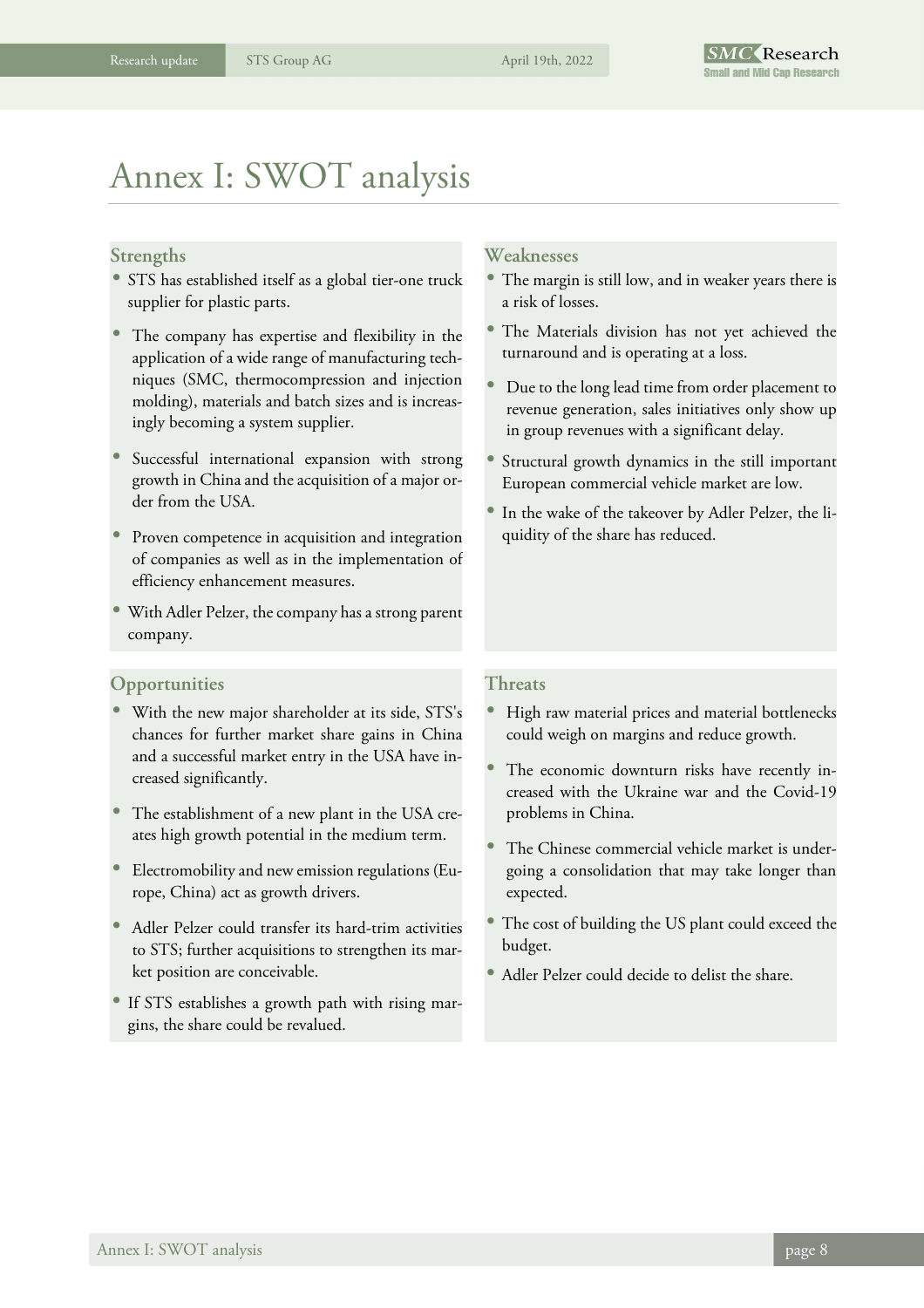# Annex II: Balance sheet and P&L estimation

#### **Balance sheet estimation**

| m Euro                         | 2021 act. | 2022e | 2023e | 2024e | 2025e | 2026e | 2027e | 2028e | 2029e |
|--------------------------------|-----------|-------|-------|-------|-------|-------|-------|-------|-------|
| <b>ASSETS</b>                  |           |       |       |       |       |       |       |       |       |
| I. Total non-current           | 92.7      | 90.5  | 92.0  | 89.1  | 85.3  | 81.7  | 79.2  | 77.6  | 76.6  |
| 1. Intangible assets           | 20.4      | 20.3  | 20.3  | 20.2  | 20.2  | 20.2  | 20.1  | 20.1  | 20.1  |
| 2. Tangible assets             | 67.1      | 65.0  | 66.5  | 63.7  | 59.9  | 56.3  | 53.9  | 52.3  | 51.3  |
| II. Total current assets       | 106.6     | 106.0 | 109.9 | 117.9 | 126.2 | 134.9 | 144.0 | 153.3 | 163.0 |
| <b>LIABILITIES</b>             |           |       |       |       |       |       |       |       |       |
| I. Equity                      | 58.3      | 52.9  | 52.1  | 54.2  | 57.8  | 63.3  | 70.6  | 79.0  | 88.5  |
| II. Accruals                   | 14.1      | 14.5  | 15.0  | 15.4  | 15.9  | 16.3  | 16.7  | 17.2  | 17.6  |
| III. Liabilities               |           |       |       |       |       |       |       |       |       |
| 1. Long-term liabili-<br>ties  | 30.8      | 30.8  | 32.3  | 32.3  | 31.0  | 29.2  | 27.2  | 25.0  | 22.8  |
| 2. Short-term liabili-<br>ties | 96.2      | 98.5  | 102.6 | 105.2 | 106.8 | 107.8 | 108.8 | 109.7 | 110.7 |
| <b>TOTAL</b>                   | 199.4     | 196.7 | 202.0 | 207.1 | 211.5 | 216.7 | 223.3 | 231.0 | 239.7 |

#### **P&L estimation**

| m Euro                        | 2021 act. | 2022e   | 2023e   | 2024e | 2025e | 2026e | 2027e | 2028e | 2029e |
|-------------------------------|-----------|---------|---------|-------|-------|-------|-------|-------|-------|
| Sales                         | 242.0     | 229.1   | 245.7   | 271.4 | 286.4 | 301.0 | 315.5 | 327.4 | 338.2 |
| Total operating reve-<br>nues | 247.5     | 229.1   | 245.7   | 271.4 | 286.4 | 301.0 | 315.5 | 327.4 | 338.2 |
| Gross profit                  | 102.8     | 91.2    | 99.8    | 111.3 | 118.0 | 124.3 | 130.3 | 135.2 | 139.7 |
| <b>EBITDA</b>                 | 19.2      | 11.9    | 17.0    | 21.2  | 23.8  | 25.9  | 27.4  | 28.5  | 29.4  |
| <b>EBIT</b>                   | 3.7       | $-3.9$  | 1.6     | 5.5   | 8.0   | 10.6  | 12.9  | 14.4  | 15.7  |
| <b>EBT</b>                    | 1.1       | $-6.5$  | $-0.8$  | 3.0   | 5.5   | 8.1   | 10.5  | 12.2  | 13.7  |
| EAT (before minori-<br>ties)  | 1.8       | $-5.2$  | $-0.5$  | 2.4   | 3.9   | 5.8   | 7.5   | 8.7   | 9.7   |
| <b>EAT</b>                    | 1.8       | $-5.2$  | $-0.5$  | 2.4   | 3.9   | 5.8   | 7.5   | 8.7   | 9.7   |
| <b>EPS</b>                    | 0.28      | $-0.80$ | $-0.08$ | 0.37  | 0.60  | 0.89  | 1.15  | 1.34  | 1.50  |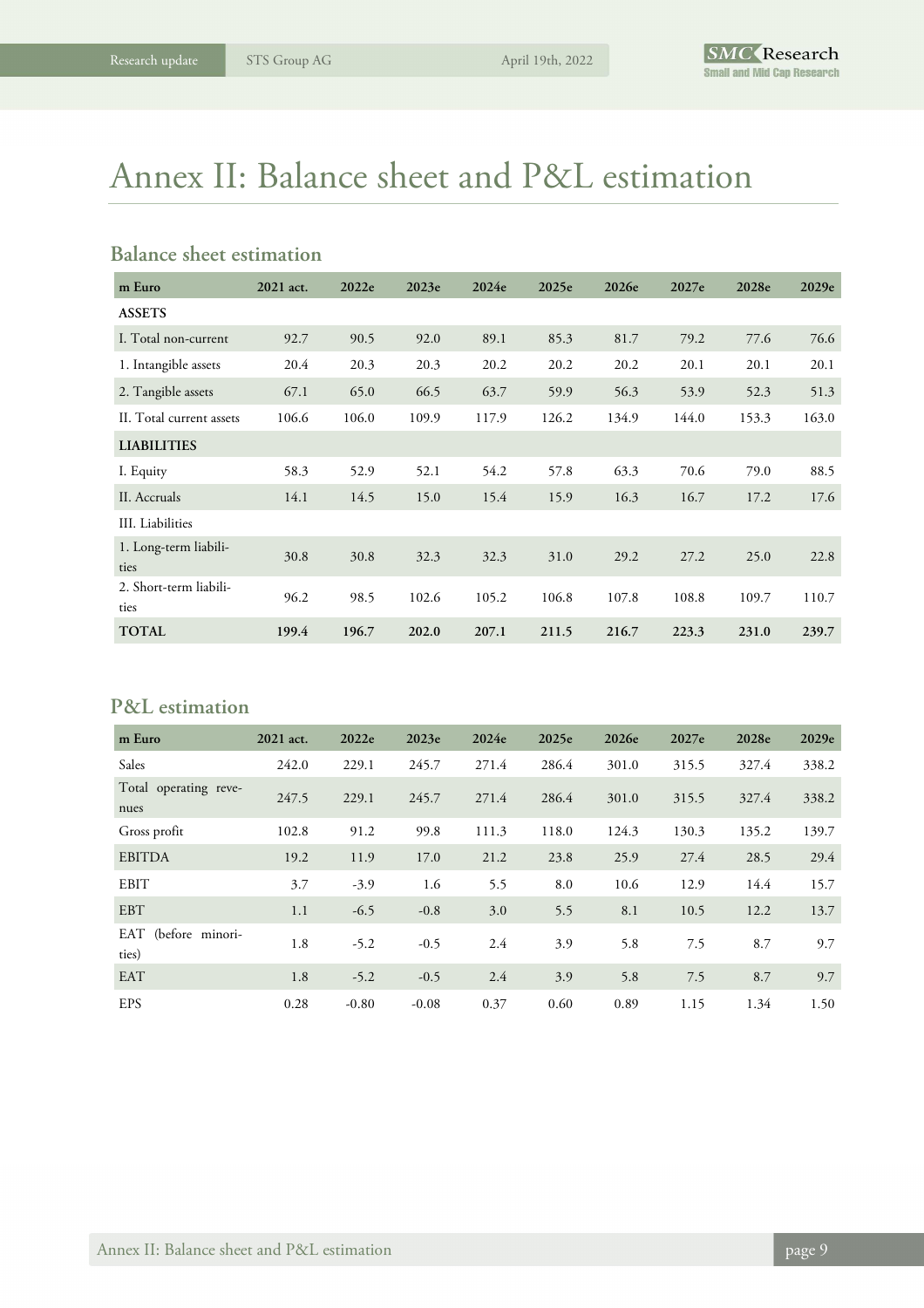## Annex III: Cash flows estimation and key figures

#### **Cash flows estimation**

| m Euro                         | 2021 act. | 2022e   | 2023e   | 2024e   | 2025e   | 2026e   | 2027e   | 2028e   | 2029e   |
|--------------------------------|-----------|---------|---------|---------|---------|---------|---------|---------|---------|
| CF operating                   | 36.1      | 13.6    | 10.5    | 13.0    | 17.0    | 19.2    | 20.5    | 21.5    | 21.9    |
| CF from investments            | $-16.8$   | $-13.6$ | $-16.8$ | $-12.8$ | $-11.9$ | $-11.7$ | $-12.1$ | $-12.5$ | $-12.8$ |
| CF financing                   | $-10.3$   | $-2.9$  | 0.4     | $-3.0$  | $-5.5$  | -6.6    | $-6.8$  | $-7.0$  | $-6.9$  |
| Liquidity beginning of<br>year | 20.0      | 28.3    | 25.4    | 19.5    | 16.7    | 16.3    | 17.2    | 18.8    | 20.8    |
| Liquidity end of year          | 28.3      | 25.4    | 19.5    | 16.7    | 16.3    | 17.2    | 18.8    | 20.8    | 23.1    |

#### **Key figures**

| percent                            | 2021 act. | 2022e    | 2023e    | 2024e   | 2025e | 2026e | 2027e   | 2028e | 2029e |
|------------------------------------|-----------|----------|----------|---------|-------|-------|---------|-------|-------|
| Sales growth                       | 3.0%      | $-5.3\%$ | 7.3%     | 10.5%   | 5.5%  | 5.1%  | 4.8%    | 3.8%  | 3.3%  |
| Gross margin                       | 42.5%     | 39.8%    | 40.6%    | 41.0%   | 41.2% | 41.3% | 41.3%   | 41.3% | 41.3% |
| EBITDA margin                      | 7.9%      | 5.2%     | 6.9%     | 7.8%    | 8.3%  | 8.6%  | 8.7%    | 8.7%  | 8.7%  |
| EBIT margin                        | 1.5%      | $-1.7\%$ | $0.6\%$  | 2.0%    | 2.8%  | 3.5%  | 4.1%    | 4.4%  | 4.6%  |
| EBT margin                         | $0.5\%$   | $-2.8\%$ | $-0.3\%$ | 1.1%    | 1.9%  | 2.7%  | 3.3%    | 3.7%  | 4.1%  |
| Net margin (after mi-<br>norities) | $0.7\%$   | $-2.3\%$ | $-0.2\%$ | $0.9\%$ | 1.4%  | 1.9%  | $2.4\%$ | 2.7%  | 2.9%  |

# Annex IV: Sensitivity analysis

|             |         |       | Perpetual cash flow growth |         |         |
|-------------|---------|-------|----------------------------|---------|---------|
| <b>WACC</b> | $2.0\%$ | 1.5%  | 1.0%                       | $0.5\%$ | $0.0\%$ |
| 5.4%        | 21.30   | 18.16 | 15.72                      | 13.78   | 12.19   |
| 5.9%        | 17.28   | 14.93 | 13.06                      | 11.53   | 10.26   |
| 6.4%        | 14.17   | 12.36 | 10.89                      | 9.66    | 8.63    |
| 6.9%        | 11.70   | 10.28 | 9.10                       | 8.10    | 7.24    |
| 7.4%        | 9.69    | 8.55  | 7.59                       | 6.76    | 6.05    |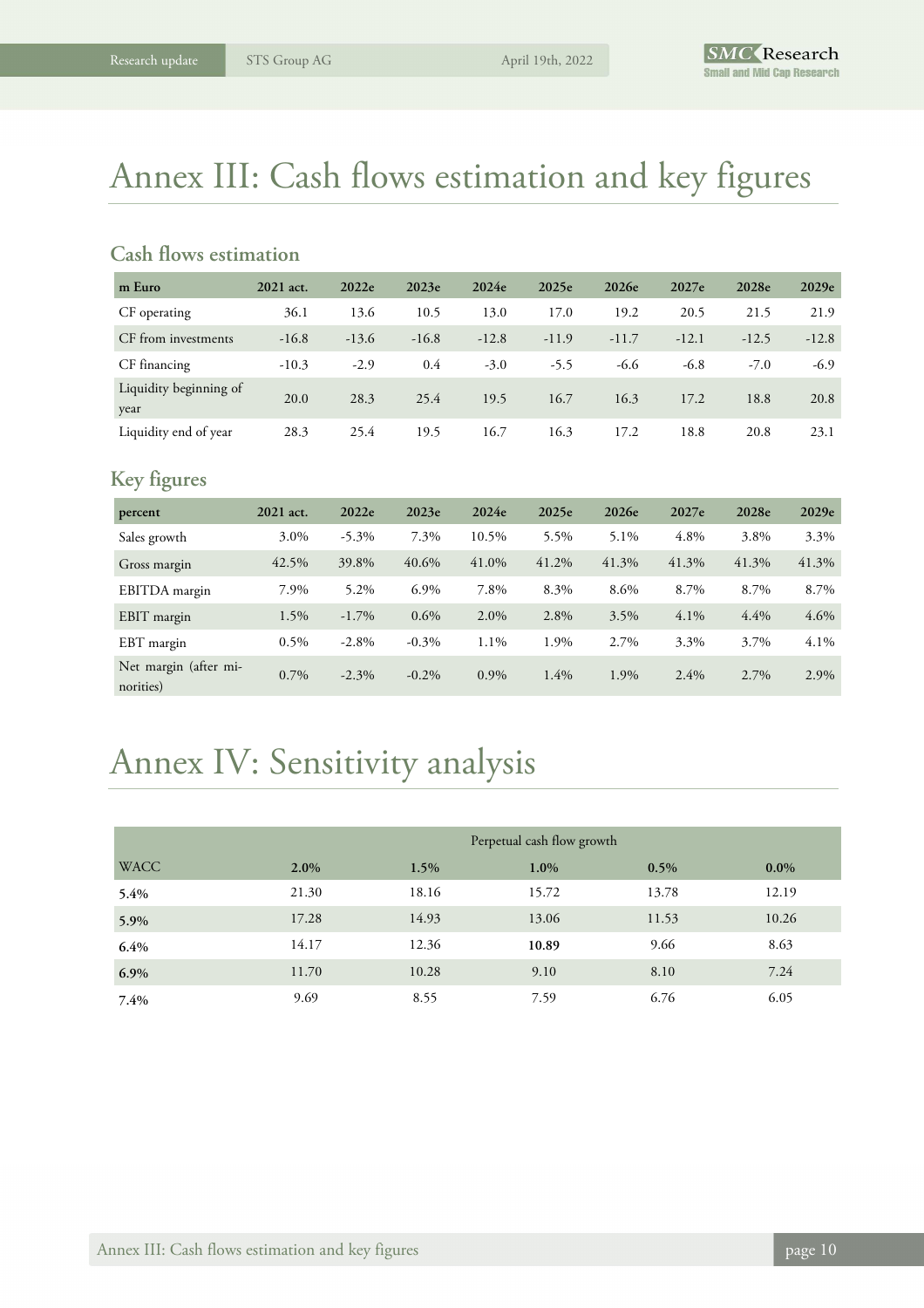

### Disclaimer

| Editor                       |         |
|------------------------------|---------|
| sc-consult GmbH              | Pho     |
| Alter Steinweg 46            | $Te]_6$ |
| 48143 Münster                | $E-N$   |
| Internet: www.sc-consult.com |         |

 $\text{snc:} \quad +49 \quad (0) \quad 251 - 13476 - 94$ efax: +49 (0) 251-13476-92 48143 Münster E-Mail: kontakt@sc-consult.com

*Responsible analyst*  Dipl.-Kfm. Holger Steffen

*Charts*  The charts were made with Tai-Pan (www.lp-software.de).

#### **Disclaimer**

#### *Legal disclosures (§85 of the German Securities Trading Act (WHPG), MAR, Commission Delegated Regulation (EU) 2016/958 supplementing Regulation (EU) No 596/2014)*

The company responsible for the preparation of the financial analysis is sc-consult GmbH based in Münster, currently represented by its managing directors Dr. Adam Jakubowski and Holger Steffen, Dipl.-Kfm. The scconsult GmbH is subject to supervision and regulation by Federal Financial Supervisory Authority (Bundesanstalt für Finanzdienstleistungsaufsicht), Lurgiallee 12, D-60439 Frankfurt and Graurheindorfer Strasse 108, D-53117 Bonn.

#### *I) Conflicts of interests*

Conflicts of interests, which can arise during the preparation of a financial analysis, are presented in detail below:

1) sc-consult GmbH has prepared this report against payment on behalf of the company

2) sc-consult GmbH has prepared this report against payment on behalf of a third party

3) sc-consult GmbH has submitted this report to the customer or the company before publishing

4) sc-consult GmbH has altered the content of the report before publication due to a suggestion of the customer or the company (with sc-consult GmbH being prepared to carry out such an alteration only in case of reasoned objections concerning the quality of the report)

5) sc-consult GmbH maintains business relationships other than research with the analysed company (e.g., investor-relations services)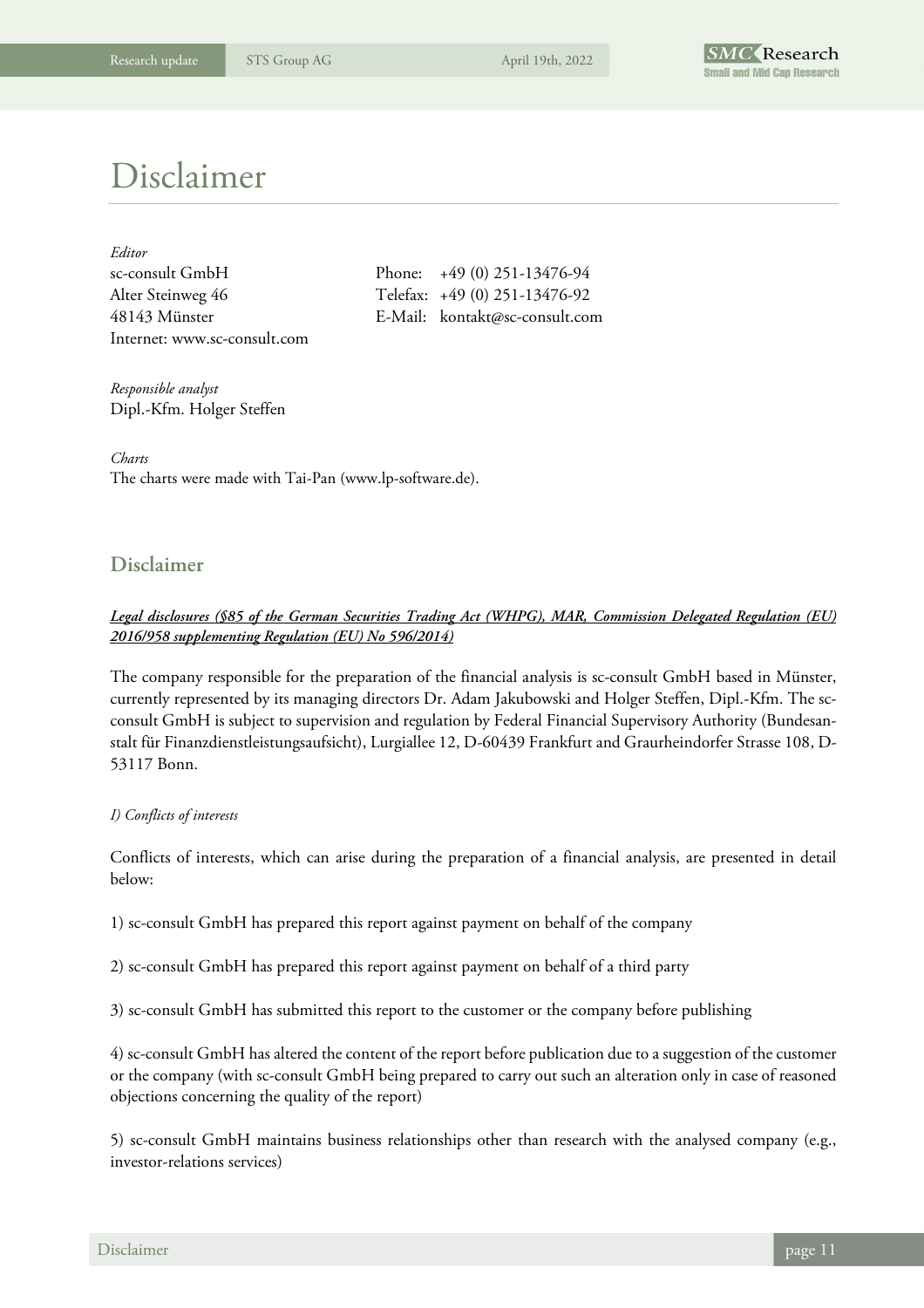6) sc-consult GmbH or persons involved in the preparation of the report hold shares of the company or derivatives directly related

7) At the time of the publication of the report, sc-consult GmbH or persons involved in the preparation of the report are in the possession of a net short position exceeding a threshold 0.5% of the total issued share capital of the issuer, which was calculated in accordance with the article 3 of the regulation (EU) No. 236/2012 and with chapters III and IV of the Commission Delegated Regulation (EU) No. 918/2012 (6).

8) At the time of the publication of the report, sc-consult GmbH or persons involved in the preparation of the report are in the possession of a net long position exceeding a threshold 0.5% of the total issued share capital of the issuer, which was calculated in accordance with the article 3 of the regulation (EU) No. 236/2012 and with chapters III and IV of the Commission Delegated Regulation (EU) No. 918/2012 (6).

9) At the time of the publication of the report, the issuer holds holdings exceeding 5 % of its total issued share capital in the sc-consult GmbH

10) sc-consult GmbH has included the company's shares in a virtual portfolio managed by sc-consult GmbH

Following conflicts of interests occurred in this report: 1), 3),10)

Within the framework of compliance regulations, sc-consult GmbH has established structures and processes for the identification and disclosure of conflicts of interests. The responsible compliance representative is currently managing director Dipl.-Kfm. Holger Steffen (e-mail: holger.steffen@sc-consult.com).

#### *II) Preparation and updating*

The present financial analysis was prepared by: Dipl.-Kfm. Holger Steffen

Participants in the preparation of the present financial analysis: -

The present analysis was finished on 19.04.2022 at 7:20 and published on 19.04.2022 at 8:30.

For the preparation of its financial analyses, the sc-consult GmbH uses a five-tier rating scheme with regard to price expectation in the next twelve months. Additionally, estimation risk is quantified on a scale from 1 (low) to 6 (high). The ratings are as follows:

| Strong Buy  | We expect an increase in price for the analysed financial instrument by at least 10 per-    |
|-------------|---------------------------------------------------------------------------------------------|
|             | cent. We assess the estimation risk as below average (1 to 2 points).                       |
| Buy         | We expect an increase in price for the analysed financial instrument by at least 10 per-    |
|             | cent. We assess the estimation risk as average (3 to 4 points).                             |
| Speculative | We expect an increase in price for the analysed financial instrument by at least 10 per-    |
| Buy         | cent. We assess the estimation risk as above average (5 to 6 points).                       |
| Hold        | We expect that the price of the analysed financial instrument will remain stable (between   |
|             | -10 and +10 percent). The forecast risk (1 to 6 points) has no further impact on the        |
|             | rating. The rating "hold" is also used in cases where we perceive a price potential of more |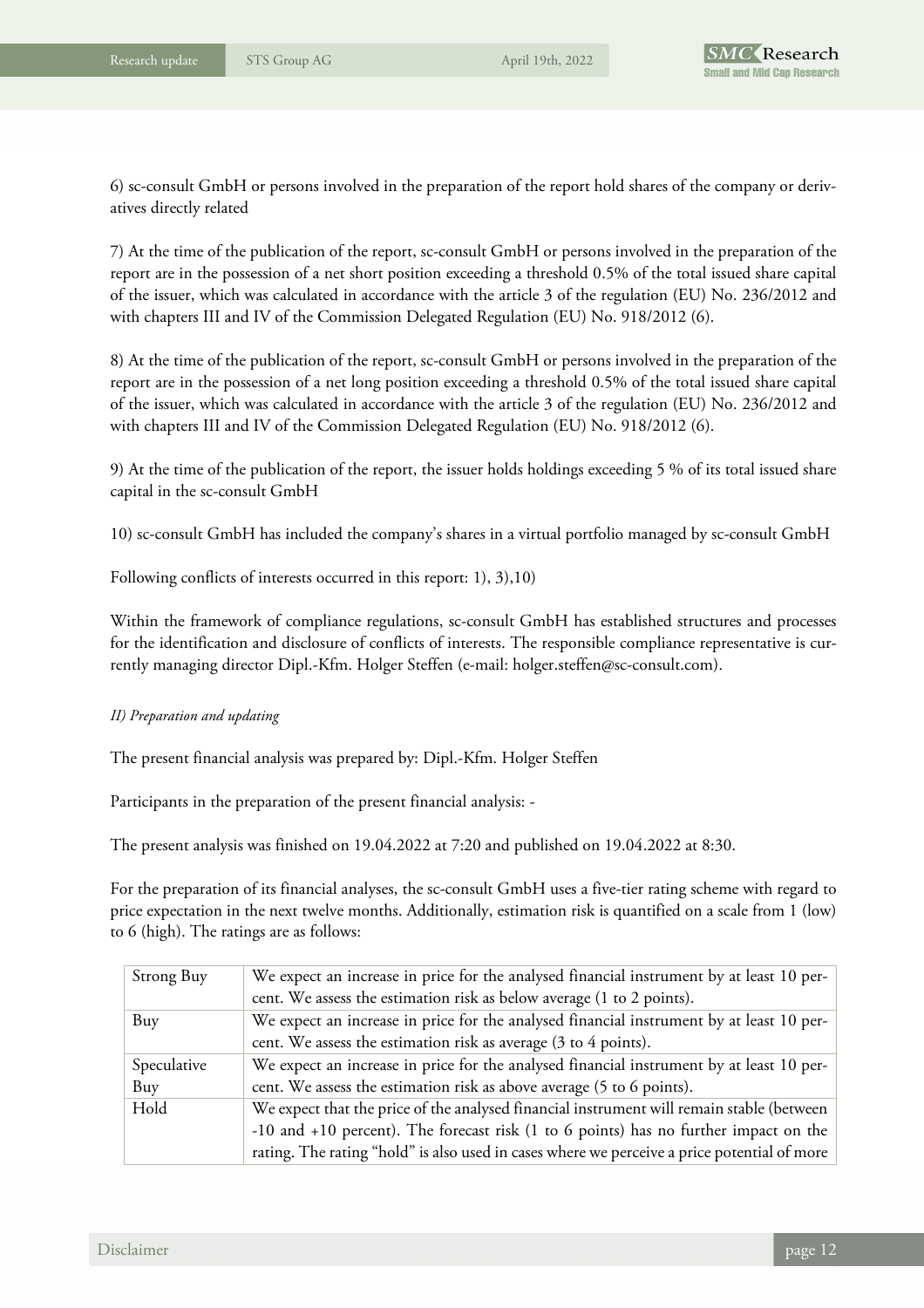|      | than 10 percent, but explicitly mentioned temporary factors prevent a short-term reali- |  |  |
|------|-----------------------------------------------------------------------------------------|--|--|
|      | zation of the price potential.                                                          |  |  |
| Sell | We expect that the price of the analysed financial instrument will drop by at least 10  |  |  |
|      | percent. The forecast risk (1 to 6 points) has no further impact on the rating.         |  |  |

The expected change in price refers to the current share price of the analysed company. This price and any other share prices used in this analysis are XETRA closing prices as of the last trading day before publication. If the share is not traded on XETRA, the closing price of another public stock exchange is used with a separate note to that effect.

The price targets published within the assessment are calculated with common methods of financial mathematics, especially with the DCF (discounted cash flow) method, the sum of the parts valuation and a peer group analysis. The valuation methods are affected by economic framework conditions, especially by the development of the interest rates.

The rating resulting from these methods reflects current expectations and can change anytime subject to company-specific or economic changes.

More detailed explanations of the models used by SMC Research can be found at: http://www.smc-research.com/impressum/modellerlaeuterungen

An overview of the recommendations prepared and distributed by SMC Research in the last 12 months can be found at: http://www.smc-research.com/publikationsuebersicht

In the past 24 months, sc-consult GmbH has published the following financial analyses for the company:

| Date       | Investment recomm. | Target price | Conflict of interests |
|------------|--------------------|--------------|-----------------------|
| 20.04.2021 | Buy                | 11.60 Euro   | 1), 3), 4), 10)       |
| 17.03.2021 | Speculative Buy    | 10.60 Euro   | 1), 3), 4)            |
| 23.11.2020 | Speculative Buy    | 7.20 Euro    | 1), 3), 4)            |
| 10.11.2020 | Speculative Buy    | 5.70 Euro    | 1), 3), 4)            |
| 14.08.2020 | Hold               | 4.30 Euro    | 1), 3), 4)            |
| 14.05.2020 | Speculative Buy    | 7.00 Euro    | 1), 3), 4)            |
| 04.05.2020 | Speculative Buy    | 7.00 Euro    | 1), 3), 4)            |

In the course of the next twelve months, sc-consult GmbH will presumably prepare the following financial analyses for the company: one report, one update and three comments.

The publishing dates for the financial analyses are not yet fixed at the present moment.

#### *Exclusion of liability*

Publisher of this report is sc-consult GmbH. The publisher does not represent that the information and data contained herein is accurate, complete, and correct and does not take the responsibility for it. This report has been prepared under compliance of the German capital market rules and is therefore exclusively destined for German market participants; foreign capital market rules were not considered and are in no way relevant. Furthermore, this report is only for the reader's independent and autonomous information and does not constitute